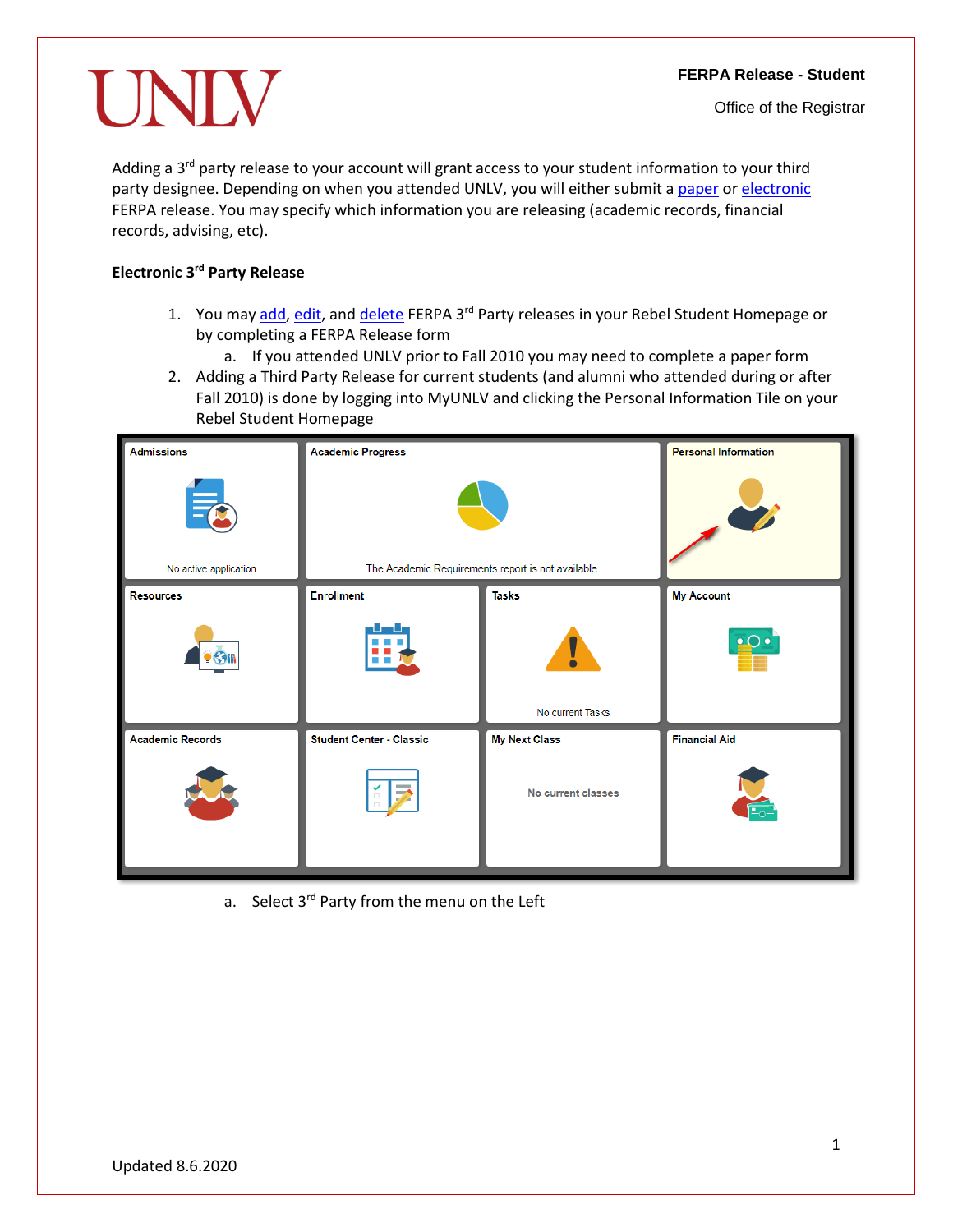Office of the Registrar

# b. Click Add Person to add a new 3rd Party Release

| Name<br><b>Chelsea Peoples</b> |                                                                          |                                                                                                                                                                                                                                                                                                                                                                                                                                                                                                                      |  |
|--------------------------------|--------------------------------------------------------------------------|----------------------------------------------------------------------------------------------------------------------------------------------------------------------------------------------------------------------------------------------------------------------------------------------------------------------------------------------------------------------------------------------------------------------------------------------------------------------------------------------------------------------|--|
| <b>Contact Details</b>         | <b>Third Party Release</b>                                               |                                                                                                                                                                                                                                                                                                                                                                                                                                                                                                                      |  |
| <b>Personal Details</b>        | members, employers, military staff, loan cosigners, etc.                 | Welcome to the Family Educational Rights and Privacy Act of 1974 (FERPA) 3rd party release form. FERPA affords certain rights to students concerning the privacy of<br>and access to their education records. You may use this form to authorize release of your education records to third parties of your choosing, such as parents, family                                                                                                                                                                        |  |
| <b>Addresses</b>               |                                                                          | Please note that while this form authorizes UNLV to release education records to third parties, it does not obligate UNLV to do so. UNLV is committed to the privacy of<br>your FERPA-protected information and reserves the right to review and respond to requests for release of education records on a case-by-case basis. As a matter of<br>policy, UNLV also reserves the right not to release certain aspects of student records (e.g., registration, grades, GPA) over the telephone or via electronic mail. |  |
| <b>Emergency Contacts</b>      | name, address, major, status, honors, dates of attendance, etc.          | Important: Under the provisions of FERPA, UNLV may disclose, without student consent, directory information in response to a written or oral request. Directory<br>information is defined as information in a student's education records that would not generally be considered harmful or an invasion of privacy if disclosed, such as:                                                                                                                                                                            |  |
| <b>Ethnicity</b>               | You may add, edit, and delete your authorized third parties at any time. | For more information, please stop by the Office of the Registrar in building SSC-C, call (702) 895-3443, or email registrar@unlv.edu.                                                                                                                                                                                                                                                                                                                                                                                |  |
| <b>Privacy Restrictions</b>    | <b>Full Name</b>                                                         | Relationship                                                                                                                                                                                                                                                                                                                                                                                                                                                                                                         |  |
| ⊢3rd Partv⊣                    |                                                                          | <b>Sister</b>                                                                                                                                                                                                                                                                                                                                                                                                                                                                                                        |  |
|                                | <b>Add Person</b>                                                        |                                                                                                                                                                                                                                                                                                                                                                                                                                                                                                                      |  |

- i. Enter the 3<sup>rd</sup> party's name, relationship to you, phone number, email address, and a password
	- 1. This information will be used to validate the person's identity if they call or come in for information regarding your record

|                                  |                                     | <b>Add Person Details</b>                                             |
|----------------------------------|-------------------------------------|-----------------------------------------------------------------------|
|                                  |                                     |                                                                       |
| *Full Name   Keith Mars          |                                     | You can create any                                                    |
| *Relationship                    | Father                              | password you want.<br>This information will be<br>used to confirm the |
| *Telephone Number   702-895-3443 |                                     | identity of the 3rd party<br>when they request                        |
|                                  | *Email Address   Registrar@unlv.edu | information in<br>person/on the                                       |
|                                  | *Password Make up a Password        | phone/via email.                                                      |
|                                  |                                     |                                                                       |

2. The password can be any word, phrase, or number of your choosing. Just make sure it is something you both will remember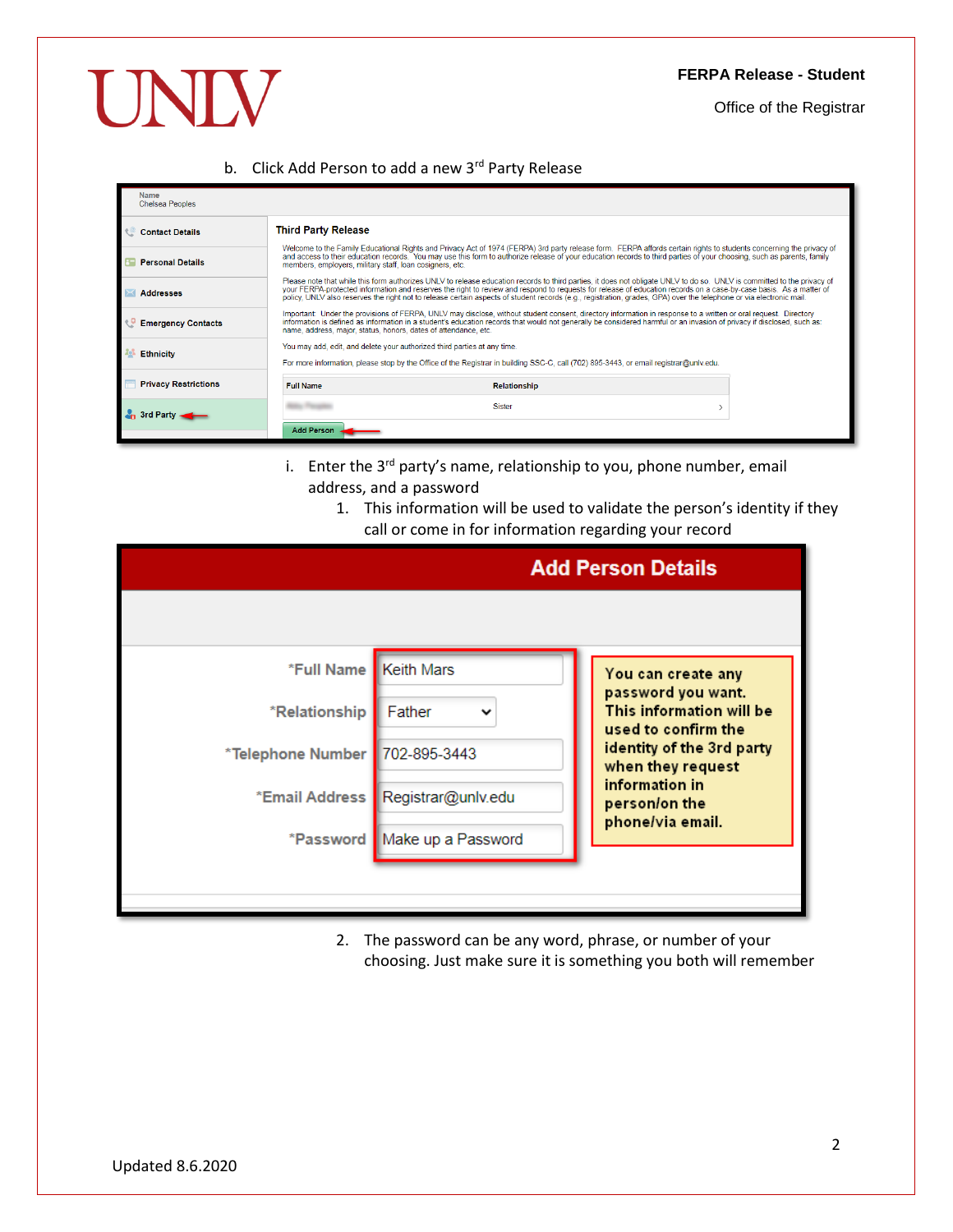Office of the Registrar

## ii. Select which parts of the record you want to release

|                         | <b>Item to Release</b>                                                                                                                                                                                                                                                         |  |
|-------------------------|--------------------------------------------------------------------------------------------------------------------------------------------------------------------------------------------------------------------------------------------------------------------------------|--|
| $\Box$                  | <b>Select All</b>                                                                                                                                                                                                                                                              |  |
| $\overline{\mathbf{z}}$ | <b>ACADEMIC RECORDS</b><br>Granting 3rd party access to your Academic Records includes:<br>• Grades<br><b>GPA</b><br>Demographic data<br>Registration<br>- Student ID number<br>• Academic progress<br>• Probation / suspension<br>• Other enrollment and advising information |  |
|                         | <b>ADVISING</b><br>Granting 3rd party access to your Advising information includes:<br>- Advising office records including information collected or disbursed during advising appointments<br>• Degree audit materials                                                         |  |
|                         | <b>CASHIERING &amp; STUDENT ACCOUNTS</b><br>Granting 3rd party access to your Cashiering & Student Accounts information includes:<br><b>Billing statements</b><br>Charges<br><b>Credits</b>                                                                                    |  |
|                         | Save                                                                                                                                                                                                                                                                           |  |

- 1. You can pick as many or as few items from the list as you wish
- 2. UNLV Is only allowed to release information from the categories you chose
	- a. If you have only selected academic records and advising and the 3<sup>rd</sup> party is asking for Financial Aid Information, UNLV cannot release it to them
- 3. You can use the Select All box to select everything, or scroll down to select the individual categories

| <b>Item to Release</b>                                                                                                                                                                                  |
|---------------------------------------------------------------------------------------------------------------------------------------------------------------------------------------------------------|
|                                                                                                                                                                                                         |
| <b>D</b> Select All                                                                                                                                                                                     |
| Granting 3rd party access to your Cashiering & Student Accounts information includes:<br><b>Billing statements</b><br>Charges<br>Credits<br>Payment<br>- Past due amounts<br>• Collection activity      |
| <b>FINANCIAL AID</b><br>Granting 3rd party access to your Financial Aid records includes:<br>- Awards<br>• Application data<br>• Disbursements<br>Eligibility<br>٠.<br>· Satisfactory academic progress |
| <b>HOUSING</b><br>Granting 3rd party access to your Housing information includes:<br>Account information<br>Room assignment information<br>Situations within the residence halls                        |
| Save                                                                                                                                                                                                    |

4. Click Save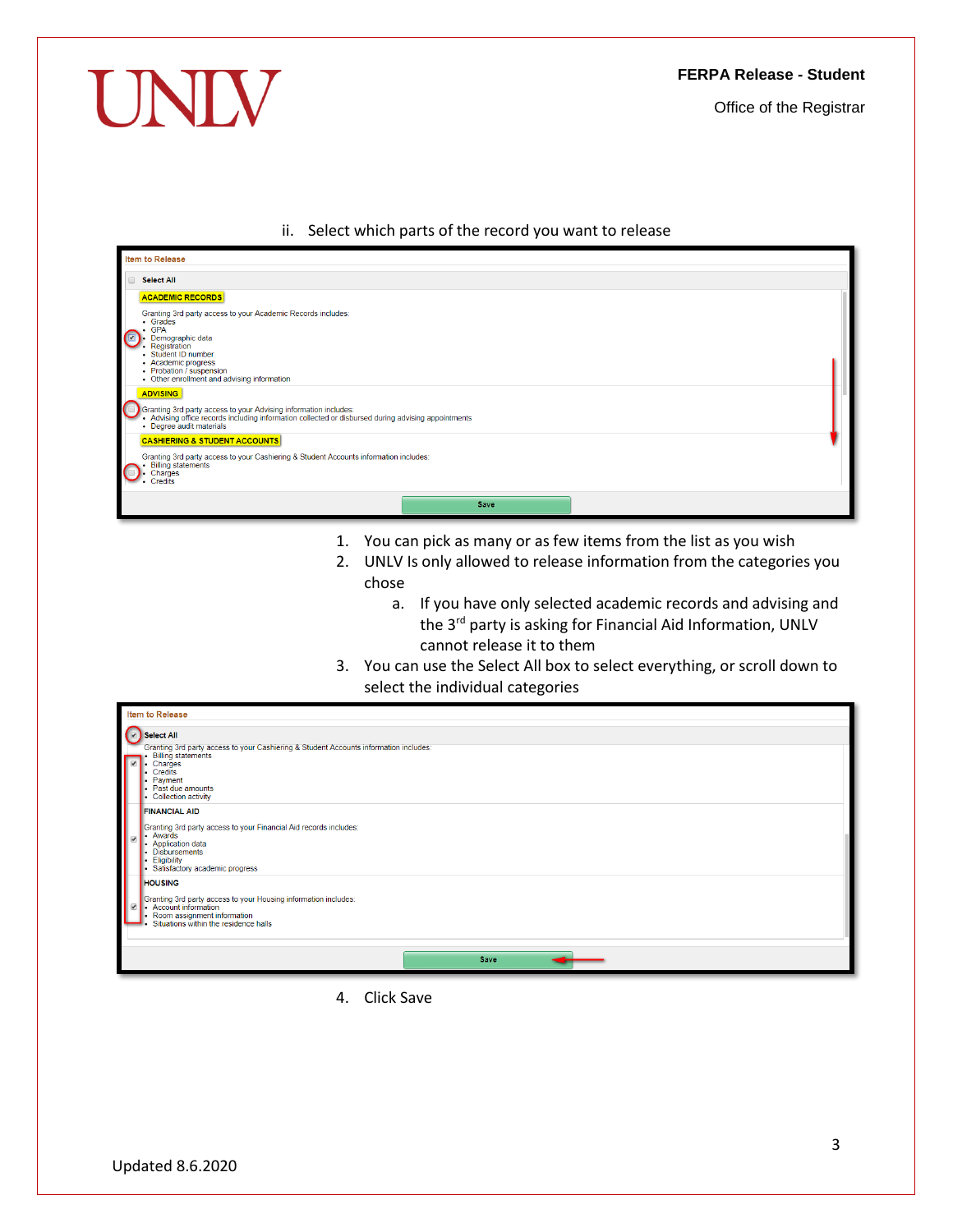# UNIV

## **FERPA Release - Student**

Office of the Registrar

# c. You will see a list of all of your active 3<sup>rd</sup> party releases

| <b>&lt; Add Person Details</b>                                                                                                        | <b>Third Party Release</b>                                                                                                                                                                                                                                                                                                                                                                                                           |  |  | $\circledcirc$ |
|---------------------------------------------------------------------------------------------------------------------------------------|--------------------------------------------------------------------------------------------------------------------------------------------------------------------------------------------------------------------------------------------------------------------------------------------------------------------------------------------------------------------------------------------------------------------------------------|--|--|----------------|
| <b>Name</b>                                                                                                                           |                                                                                                                                                                                                                                                                                                                                                                                                                                      |  |  |                |
| <b>Third Party Release</b>                                                                                                            |                                                                                                                                                                                                                                                                                                                                                                                                                                      |  |  |                |
|                                                                                                                                       | Welcome to the Family Educational Rights and Privacy Act of 1974 (FERPA) 3rd party release form. FERPA affords certain rights to students concerning the privacy of and access to their education records. You<br>may use this form to authorize release of your education records to third parties of your choosing, such as parents, family members, employers, military staff, loan cosigners, etc.                               |  |  |                |
| (e.g., registration, grades, GPA) over the telephone or via electronic mail.                                                          | Please note that while this form authorizes UNLV to release education records to third parties, it does not obligate UNLV to do so. UNLV is committed to the privacy of your FERPA-protected information and<br>reserves the right to review and respond to requests for release of education records on a case-by-case basis. As a matter of policy, UNLV also reserves the right not to release certain aspects of student records |  |  |                |
|                                                                                                                                       | Important: Under the provisions of FERPA, UNLV may disclose, without student consent, directory information in response to a written or oral request. Directory information is defined as information in a student's<br>education records that would not generally be considered harmful or an invasion of privacy if disclosed, such as: name, address, maior, status, honors, dates of attendance, etc.                            |  |  |                |
| You may add, edit, and delete your authorized third parties at any time.                                                              |                                                                                                                                                                                                                                                                                                                                                                                                                                      |  |  |                |
| For more information, please stop by the Office of the Registrar in building SSC-C, call (702) 895-3443, or email registrar@unly.edu. |                                                                                                                                                                                                                                                                                                                                                                                                                                      |  |  |                |
| <b>Full Name</b>                                                                                                                      | <b>Relationship</b>                                                                                                                                                                                                                                                                                                                                                                                                                  |  |  |                |
| $\bullet$                                                                                                                             | <b>Sister</b>                                                                                                                                                                                                                                                                                                                                                                                                                        |  |  |                |
| $\bullet$                                                                                                                             | Mother                                                                                                                                                                                                                                                                                                                                                                                                                               |  |  |                |
| <b>Add Person</b>                                                                                                                     |                                                                                                                                                                                                                                                                                                                                                                                                                                      |  |  |                |

# d. Clicking on one of the releases will show you the details

| < Add Person Details                                                         | <b>Third Party Release</b>                                                                                                                                                                                                                                                                                                                                             |
|------------------------------------------------------------------------------|------------------------------------------------------------------------------------------------------------------------------------------------------------------------------------------------------------------------------------------------------------------------------------------------------------------------------------------------------------------------|
| Name                                                                         |                                                                                                                                                                                                                                                                                                                                                                        |
| <b>Third Party Release</b>                                                   |                                                                                                                                                                                                                                                                                                                                                                        |
|                                                                              | Welcome to the Family Educational Rights and Privacy Act of 1974 (FERPA) 3rd party release form. FERPA affords certain rights to students concerning the privacy of and acc<br>may use this form to authorize release of your education records to third parties of your choosing, such as parents, family members, employers, military staff, loan cosigners, etc.    |
| (e.g., registration, grades, GPA) over the telephone or via electronic mail. | Please note that while this form authorizes UNLV to release education records to third parties, it does not obligate UNLV to do so. UNLV is committed to the privacy of your FEH<br>reserves the right to review and respond to requests for release of education records on a case-by-case basis. As a matter of policy, UNLV also reserves the right not to release  |
|                                                                              | Important: Under the provisions of FERPA, UNLV may disclose, without student consent, directory information in response to a written or oral request. Directory information is or<br>education records that would not generally be considered harmful or an invasion of privacy if disclosed, such as: name, address, major, status, honors, dates of attendance, etc. |
| You may add, edit, and delete your authorized third parties at any time.     |                                                                                                                                                                                                                                                                                                                                                                        |
|                                                                              | For more information, please stop by the Office of the Registrar in building SSC-C, call (702) 895-3443, or email registrar@unlv.edu.                                                                                                                                                                                                                                  |
| <b>Full Name</b>                                                             | Relationship                                                                                                                                                                                                                                                                                                                                                           |
|                                                                              | <b>Sister</b>                                                                                                                                                                                                                                                                                                                                                          |
|                                                                              | Mother                                                                                                                                                                                                                                                                                                                                                                 |
| <b>Add Person</b>                                                            |                                                                                                                                                                                                                                                                                                                                                                        |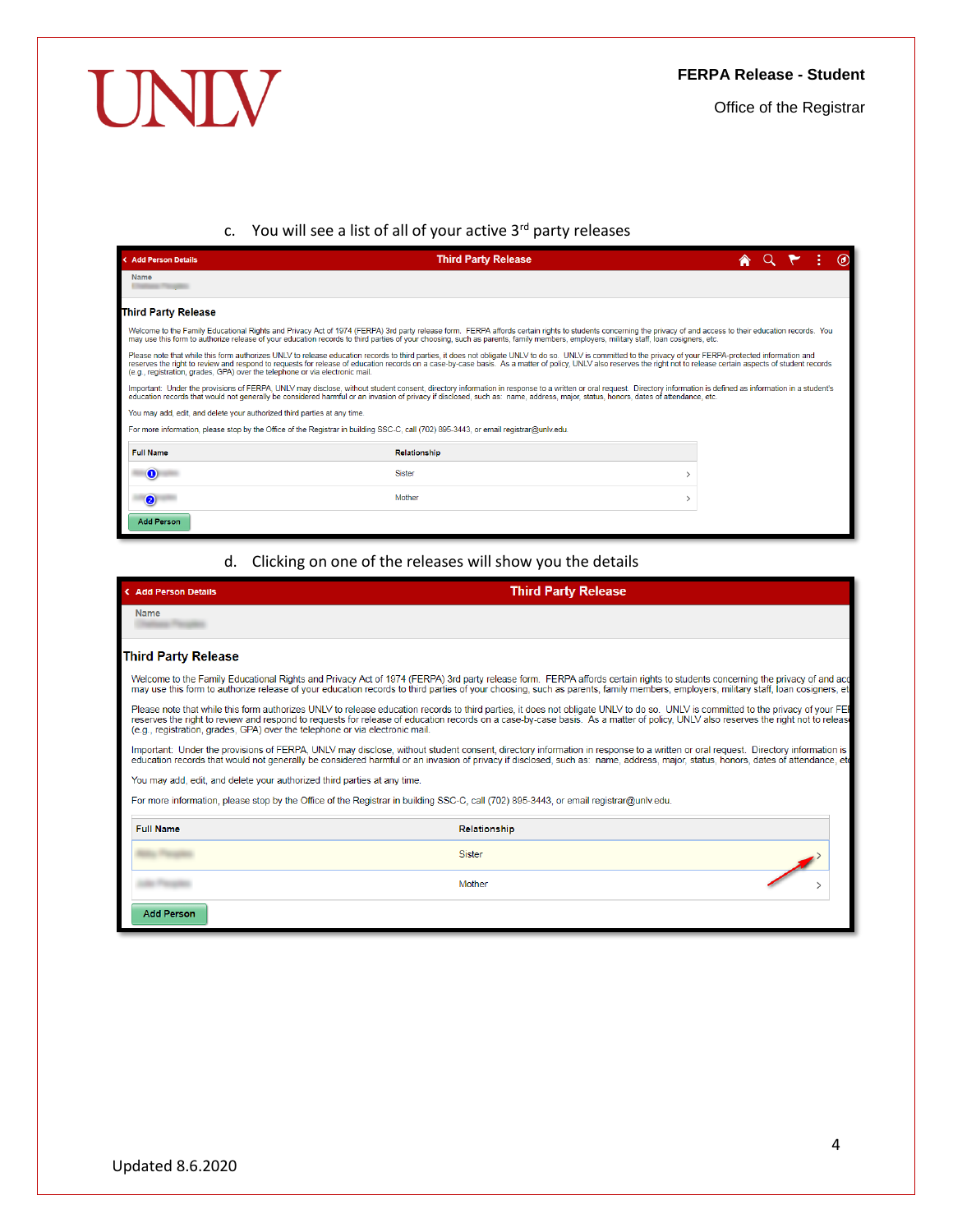UNIV

<span id="page-4-0"></span>Office of the Registrar

# **Editing/Removing a Release**

3. When you click on an existing release you can edit the items by checking and unchecking the desired boxes

| <b>Current Person Details</b>                                                                                                                                                                                                                                                               |                       |
|---------------------------------------------------------------------------------------------------------------------------------------------------------------------------------------------------------------------------------------------------------------------------------------------|-----------------------|
|                                                                                                                                                                                                                                                                                             | Full Name             |
| <b>Relationship Sister</b>                                                                                                                                                                                                                                                                  |                       |
| *Email Address i                                                                                                                                                                                                                                                                            |                       |
| *Telephone Number                                                                                                                                                                                                                                                                           |                       |
| *Password                                                                                                                                                                                                                                                                                   | <b>Three Potatoes</b> |
|                                                                                                                                                                                                                                                                                             | <b>Delete Person</b>  |
| <b>Current Item Release</b>                                                                                                                                                                                                                                                                 |                       |
| Select All                                                                                                                                                                                                                                                                                  |                       |
| <b>ACADEMIC RECORDS</b><br>Granting 3rd party access to your Academic Records includes:<br>· Grades<br>$\cdot$ GPA<br>Demographic data<br>M<br>٠<br>- Registration<br>· Student ID number<br>• Academic progress<br>• Probation / suspension<br>• Other enrollment and advising information |                       |
| <b>ADVISING</b><br>⊮<br>Granting 3rd party access to your Advising information includes:<br>• Advising office records including information collected or disbursed during advising appointments<br>• Degree audit materials                                                                 |                       |

# a. Click Save when you are done making changes

| <b>Current Person Details</b>                                                                                                                                                                                                                        |                          |
|------------------------------------------------------------------------------------------------------------------------------------------------------------------------------------------------------------------------------------------------------|--------------------------|
| Full Name                                                                                                                                                                                                                                            |                          |
| Relationship Sister                                                                                                                                                                                                                                  |                          |
| *Email Address                                                                                                                                                                                                                                       |                          |
| *Telephone Number                                                                                                                                                                                                                                    |                          |
|                                                                                                                                                                                                                                                      | *Password Three Potatoes |
|                                                                                                                                                                                                                                                      | <b>Delete Person</b>     |
| <b>Current Item Release</b>                                                                                                                                                                                                                          |                          |
| Select All                                                                                                                                                                                                                                           |                          |
| <b>ACADEMIC RECORDS</b>                                                                                                                                                                                                                              |                          |
| Granting 3rd party access to your Academic Records includes:<br>• Grades<br>$-$ GPA<br>• Demographic data<br>• Registration<br>· Student ID number<br>• Academic progress<br>• Probation / suspension<br>• Other enrollment and advising information |                          |
| <b>ADVISING</b>                                                                                                                                                                                                                                      |                          |
| Granting 3rd party access to your Advising information includes:<br>• Advising office records including information collected or disbursed during advising appointments<br>• Degree audit materials                                                  |                          |
| <b>CASHIERING &amp; STUDENT ACCOUNTS</b>                                                                                                                                                                                                             |                          |
|                                                                                                                                                                                                                                                      |                          |
|                                                                                                                                                                                                                                                      | <b>Save</b>              |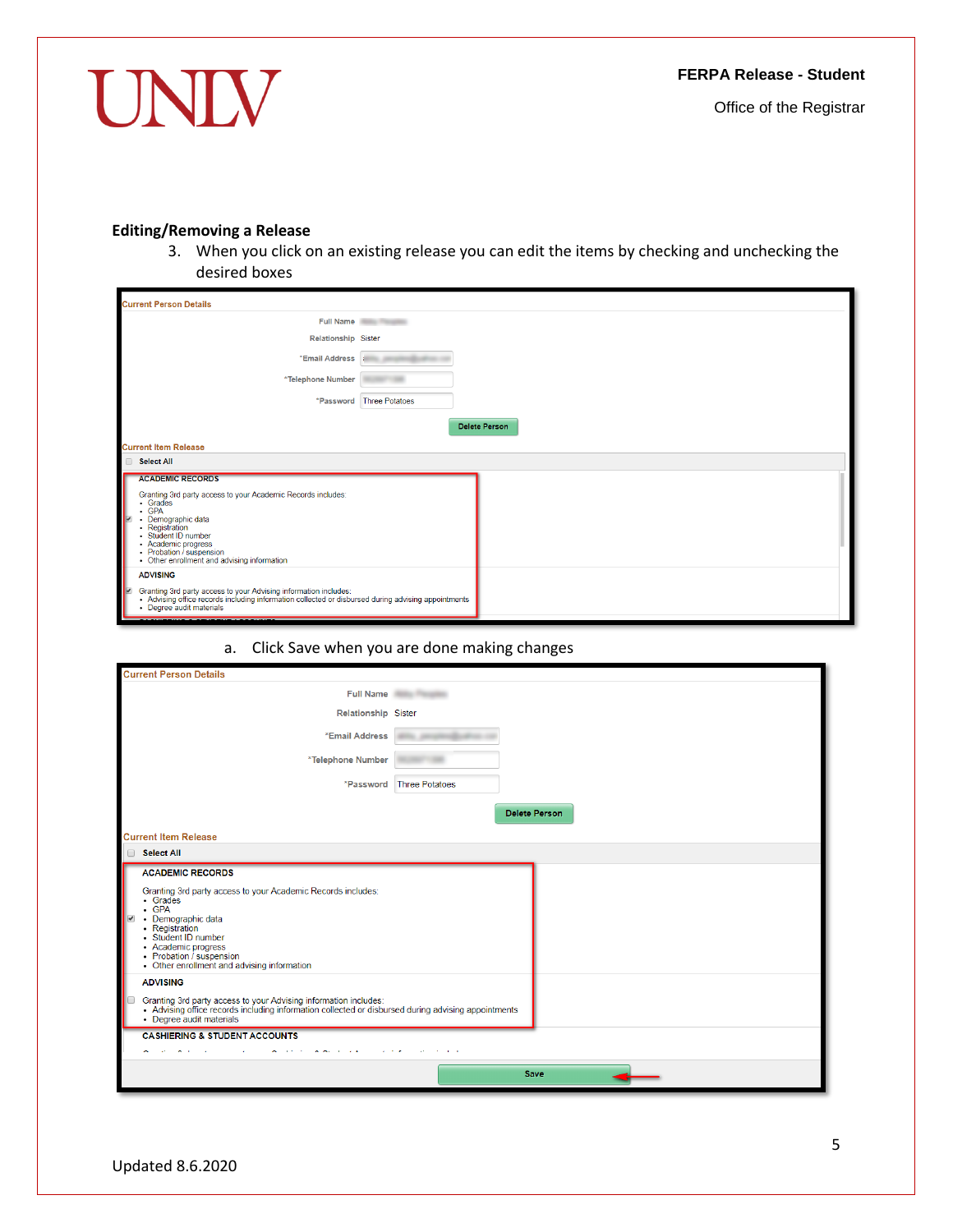Office of the Registrar

## <span id="page-5-0"></span>4. To Delete a third Party release, select it from the list of your available releases

| < Update Release Details                                                                                                              | <b>Third Party Release</b>                                                                                                                                                                                                                                                                                                                                                |
|---------------------------------------------------------------------------------------------------------------------------------------|---------------------------------------------------------------------------------------------------------------------------------------------------------------------------------------------------------------------------------------------------------------------------------------------------------------------------------------------------------------------------|
| <b>Name</b>                                                                                                                           |                                                                                                                                                                                                                                                                                                                                                                           |
| <b>Third Party Release</b>                                                                                                            |                                                                                                                                                                                                                                                                                                                                                                           |
|                                                                                                                                       | Welcome to the Family Educational Rights and Privacy Act of 1974 (FERPA) 3rd party release form. FERPA affords certain rights to students concerning the privacy of and acces<br>may use this form to authorize release of your education records to third parties of your choosing, such as parents, family members, employers, military staff, loan cosigners, etc.     |
| (e.g., registration, grades, GPA) over the telephone or via electronic mail.                                                          | Please note that while this form authorizes UNLV to release education records to third parties, it does not obligate UNLV to do so. UNLV is committed to the privacy of your FERP<br>reserves the right to review and respond to requests for release of education records on a case-by-case basis. As a matter of policy, UNLV also reserves the right not to release of |
|                                                                                                                                       | Important: Under the provisions of FERPA, UNLV may disclose, without student consent, directory information in response to a written or oral request. Directory information is de<br>education records that would not generally be considered harmful or an invasion of privacy if disclosed, such as: name, address, major, status, honors, dates of attendance, etc.    |
| You may add, edit, and delete your authorized third parties at any time.                                                              |                                                                                                                                                                                                                                                                                                                                                                           |
| For more information, please stop by the Office of the Registrar in building SSC-C, call (702) 895-3443, or email registrar@unly.edu. |                                                                                                                                                                                                                                                                                                                                                                           |
| <b>Full Name</b>                                                                                                                      | <b>Relationship</b>                                                                                                                                                                                                                                                                                                                                                       |
|                                                                                                                                       | Sister                                                                                                                                                                                                                                                                                                                                                                    |
|                                                                                                                                       | Mother                                                                                                                                                                                                                                                                                                                                                                    |

## a. Click Delete Person

| < Third Party Release         | <b>Update Release Details</b> |
|-------------------------------|-------------------------------|
| Name                          |                               |
| <b>Current Person Details</b> |                               |
| <b>Full Name</b>              |                               |
| Relationship Mother           |                               |
| *Email Address                |                               |
| *Telephone Number             |                               |
| *Password                     |                               |
|                               | Delete Person                 |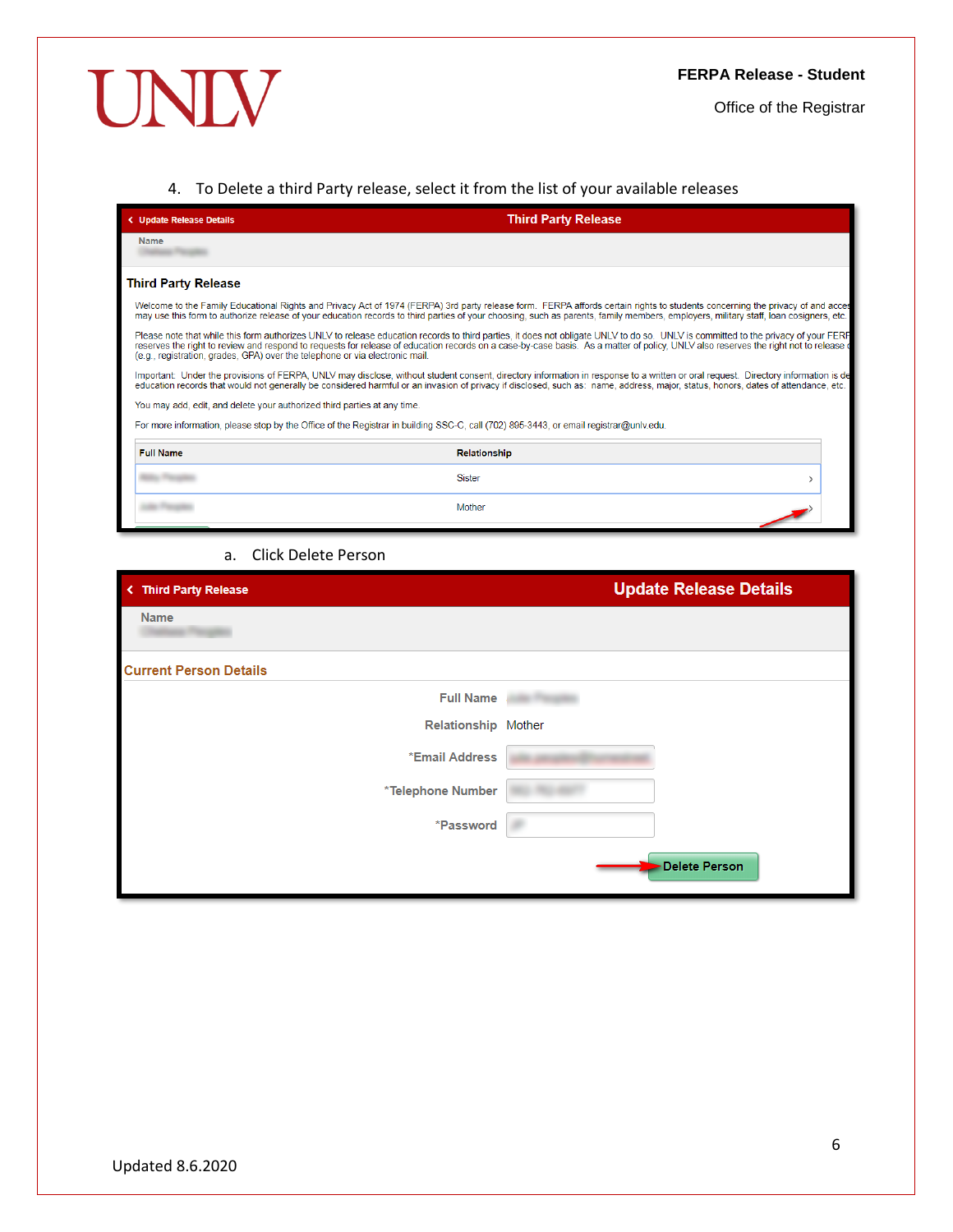Office of the Registrar

b. The release is removed and will no longer show up on your Third Party Release page

| < Update Release Details                                                                                                              | <b>Third Party Release</b>                                                                                                                                                                                                                                                                                                                                                                                                           |  |  |  |
|---------------------------------------------------------------------------------------------------------------------------------------|--------------------------------------------------------------------------------------------------------------------------------------------------------------------------------------------------------------------------------------------------------------------------------------------------------------------------------------------------------------------------------------------------------------------------------------|--|--|--|
| Name                                                                                                                                  |                                                                                                                                                                                                                                                                                                                                                                                                                                      |  |  |  |
| <b>Third Party Release</b>                                                                                                            |                                                                                                                                                                                                                                                                                                                                                                                                                                      |  |  |  |
|                                                                                                                                       | Welcome to the Family Educational Rights and Privacy Act of 1974 (FERPA) 3rd party release form. FERPA affords certain rights to students concerning the privacy of and access to their education records. You<br>may use this form to authorize release of your education records to third parties of your choosing, such as parents, family members, employers, military staff, loan cosigners, etc.                               |  |  |  |
| (e.g., registration, grades, GPA) over the telephone or via electronic mail.                                                          | Please note that while this form authorizes UNLV to release education records to third parties, it does not obligate UNLV to do so. UNLV is committed to the privacy of your FERPA-protected information and<br>reserves the right to review and respond to requests for release of education records on a case-by-case basis. As a matter of policy, UNLV also reserves the right not to release certain aspects of student records |  |  |  |
|                                                                                                                                       | Important: Under the provisions of FERPA, UNLV may disclose, without student consent, directory information in response to a written or oral request. Directory information is defined as information in a student's<br>education records that would not generally be considered harmful or an invasion of privacy if disclosed, such as: name, address, major, status, honors, dates of attendance, etc.                            |  |  |  |
| You may add, edit, and delete your authorized third parties at any time.                                                              |                                                                                                                                                                                                                                                                                                                                                                                                                                      |  |  |  |
| For more information, please stop by the Office of the Registrar in building SSC-C, call (702) 895-3443, or email registrar@unlv.edu. |                                                                                                                                                                                                                                                                                                                                                                                                                                      |  |  |  |
| <b>Full Name</b>                                                                                                                      | <b>Relationship</b>                                                                                                                                                                                                                                                                                                                                                                                                                  |  |  |  |
| $\bullet$                                                                                                                             | <b>Sister</b>                                                                                                                                                                                                                                                                                                                                                                                                                        |  |  |  |
| <b>Add Person</b>                                                                                                                     |                                                                                                                                                                                                                                                                                                                                                                                                                                      |  |  |  |

c. You can add/edit/delete third party releases at any time, and as often as you chose

# <span id="page-6-0"></span>**Paper 3rd Party Release**

- 5. If you cannot access your MyUNLV account (meaning the last semester you attended classes was prior to the Fall 2010 semester) you will have to submit a Paper Release form
	- a. All Fields are required
	- b. Forms that are not submitted in person MUST be notarized
	- c. You can make changes to a hard copy FERPA by submitting a new form (example n next page)